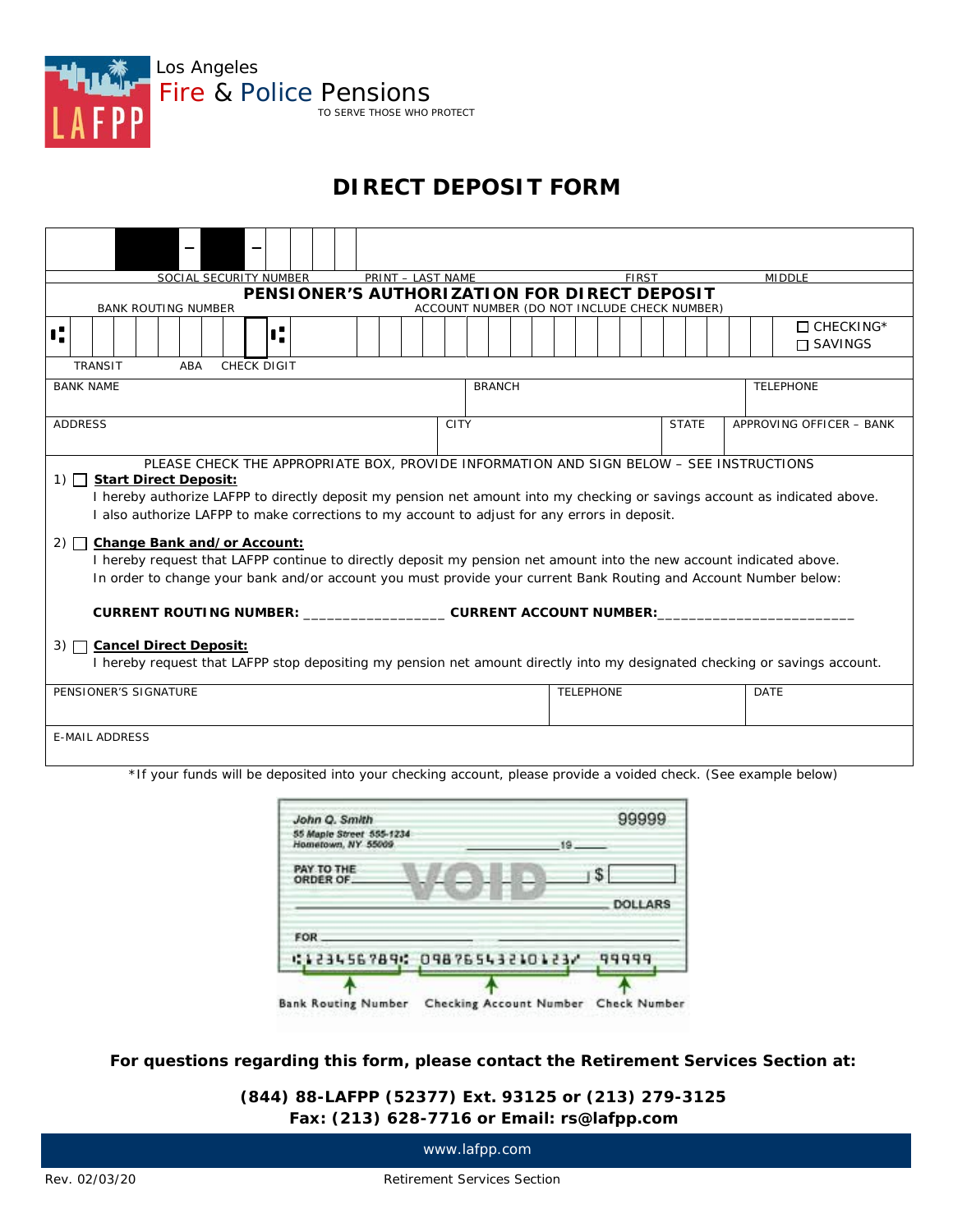# **DIRECT DEPOSIT INFORMATION**

Los Angeles Fire and Police Pensions offers its members the convenience of direct deposit. You may elect to have your pension deposited directly into your checking, savings, or credit union account. The following information covers commonly asked questions.

## **HOW DOES DIRECT DEPOSIT WORK?**

Instead of printing a check each month, we electronically transfer the money to an account in your designated banking institution.

# **WHAT ARE THE BENEFITS OF DIRECT DEPOSIT?**

Direct deposit offers a fast, easy and secure way of depositing funds directly into your account on the day the payment is issued. Apart from the advantages of saving time and gasoline for trips to the bank, direct deposit is the most reliable option during an emergency that could disrupt mail services in your area.

#### **WILL MY BANK ACCEPT DIRECT DEPOSIT?**

Any financial institution in the United States belonging to the Automated Clearing House (ACH) network (bank must have 9-digit ABA transit routing number) accepts direct deposit.

## **WHEN WILL MY MONEY GO INTO MY DIRECT DEPOSIT ACCOUNT?**

Funds are credited on the *last working day* of each month.

## **DO I STILL GET A STATEMENT?**

You will receive a monthly itemized pension statement which is mailed to your address on record.

#### **HOW LONG DOES IT TAKE TO START OR CHANGE A DIRECT DEPOSIT?**

Once we receive a correctly completed Direct Deposit Form with a cancelled or voided check, it will take 2 - 6 weeks to start, depending on when it is received. Direct deposit forms received in the first half of any given month will be processed for that month's payment. Direct deposit forms received in the latter half of any given month will be processed for the following month's payment.

*Do not close your current direct deposit account until you have received a direct deposit to the new account!*

# **WHAT HAPPENS WHEN I CANCEL MY DIRECT DEPOSIT?**

When you cancel your direct deposit, future pension payments will be made by check and mailed to you at the last address we have on file for you. Address changes must be submitted in writing. Forms can be found at [www.lafpp.com.](http://www.lafpp.com/)

# **HOW DO I BEGIN?**

- 1. Complete this form using the instructions on the reverse side of this sheet.
- 2. Submit your completed form by mail (address below), email [\(rs@lafpp.com\)](mailto:rs@lafpp.com) or fax (213) 628- 7716.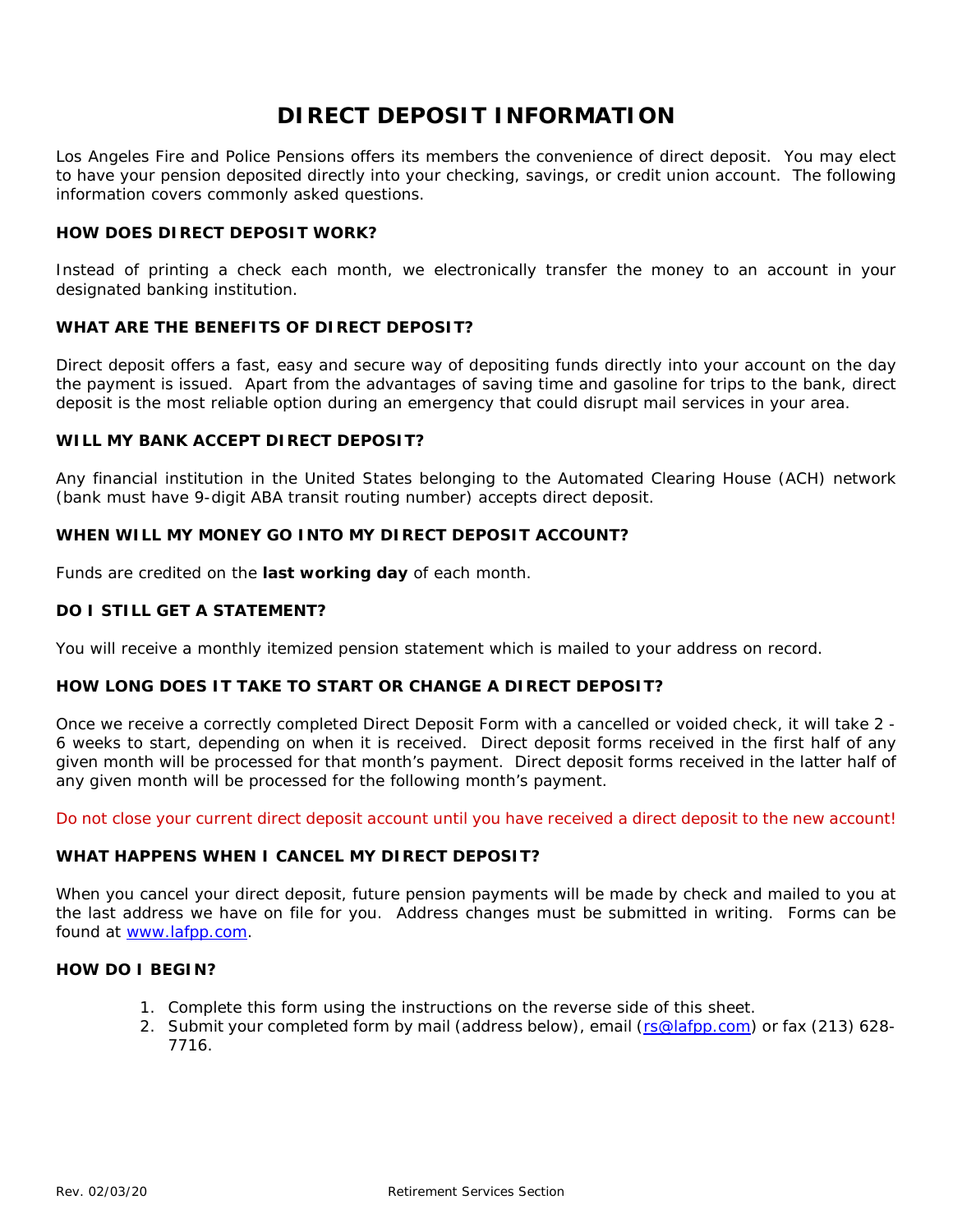# **DIRECT DEPOSIT INSTRUCTIONS**

# **IF YOUR DIRECT DEPOSIT FORM IS NOT COMPLETED PROPERLY, WE CANNOT PROCESS YOUR REQUEST.**

#### **TO START OR CHANGE YOUR DIRECT DEPOSIT:**

- 1. Print your name and last 4 digits of your social security number on the form.
- 2. You or your banking institution will fill out the bank routing number, account number, and bank information on the form. Have a bank officer sign as the "Approving Officer – Bank". If you complete this information, the "Approving Officer – Bank" signature is not required. In either case, provide a cancelled or voided check along with the completed direct deposit form.

*Please verify your bank routing number with your financial institution - a deposit slip number may not be correct. Los Angeles Fire and Police Pensions is not responsible for verifying your bank information and is not liable for any loss attributable to payments deposited according to incorrect account information you have provided.*

- 3. Check the box next to Savings or Checking to indicate the account type to which the deposit is to be made.
- 4. (a). TO START your direct deposit, check box #1 on the form. (b). TO CHANGE your existing direct deposit, check box #2 on the form. You must also provide your current bank routing number and account number in order to make a change.

Remember to provide a cancelled or voided check for the new account along with the direct deposit form.

5. Sign the form and return it to Los Angeles Fire and Police Pensions.

*Do not close your current direct deposit account until you have received a direct deposit to the new account!*

# **TO CANCEL YOUR DIRECT DEPOSIT:**

- 1. Print your name and last 4 digits of your Social Security number on the form.
- 2. Fill in the bank routing number, account number, and bank information.
- 3. Check box #3.
- 4. Sign the form and return it to Los Angeles Fire and Police Pensions.

*NOTE: Completed direct deposit forms must be received by Los Angeles Fire and Police Pensions by the 15th of the month in order for the change to take effect for that month's payment. Do not close your current direct deposit account until you have received a direct deposit to the new account.*

If you have any questions, please contact the Retirement Services Section at:

**Los Angeles Fire and Police Pensions Attn: Retirement Services Section 701 E. 3rd Street, Suite 200 Los Angeles, CA 90013 Telephone: (844) 88-LAFPP (52377) Ext. 93125 or (213) 279-3125 Fax: (213) 628-7716 Email: [rs@lafpp.com](mailto:rs@lafpp.com)**

www.lafpp.com